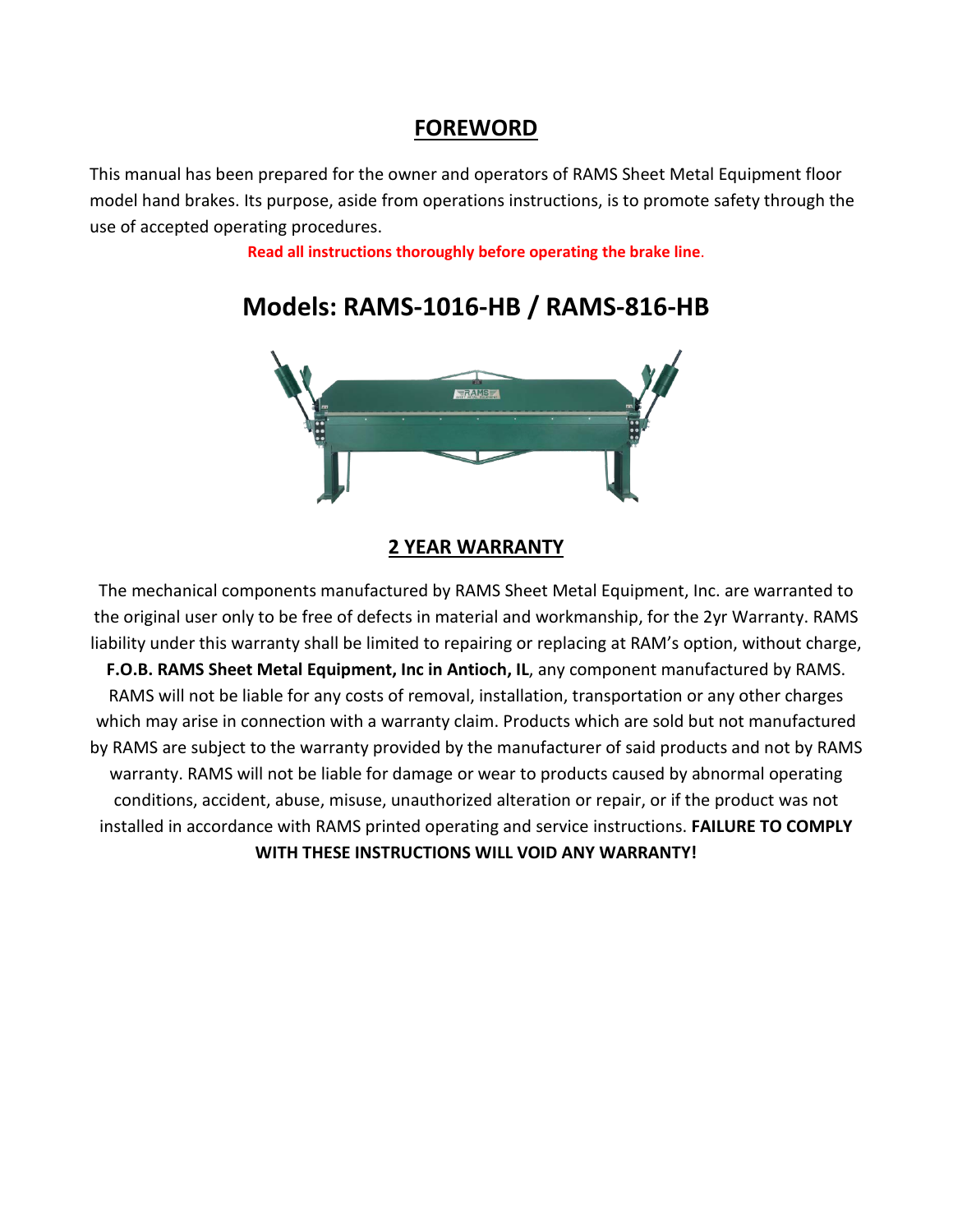## **Safety Instructions**

 $\checkmark$  Know the safety and operating instructions contained in this brochure. Become familiar with and understand the limitations for this machine. Always practice safety.

 $\checkmark$  Wear approved eye safety protection such as glasses, goggles, etc., when operating the brake to protect your eyes from possible debris.

 $\checkmark$  Wear protective foot wear or safety shoes.

 $\checkmark$  Keep your hands clear of the Upper Leaf and clamping area of the brake. Keep hands clear of the apron area of the brake when making bends.

 $\checkmark$  When bending capacity materials use your legs and arms for making the bend, similar to lifting heavy object, to avoid back strain. Maximum length and capacity material is a two person job. Adjust the counter weights to provide maximum assistance on heavy bends.

 $\checkmark$  NEVER use a pipe or bar on the clamp handles or apron handles for additional leverage.

 $\checkmark$ DO NOT push or pull on the counterweights during the bending process. The counterweights intended purpose is to reduce the force required to lift the apron.

 $\checkmark$  Keep clear of the counterweight and apron swing area while operating the brake.

 $\checkmark$  Keep the work area around the brake clear and clean to avoid slipping or tripping.

## **Receiving the Brake**

Upon receipt, closely examine the brake for damages during shipment. Be certain that you have two each clamp handles, counterweights and counterweight rods. Any loss or damage should be reported to the delivering carrier and to your distributor. Concealed damage should be reported to the delivering carrier immediately to protect your rights to make a claim.

**USE CAUTION IN HANDLING AND MOVING THIS BRAKE.** It is best to push or pull the brake only from the ends as it is top heavy. Handling should be performed with proper equipment such as a fork lift or hoist. **\*\*Do not insert forks between the pallet and the bottom of the brake.** 

> Approximate weights for the respective models are as follows: **RAMS-1016-HB 3,200 lbs / RAMS-0816-HB 2600 lbs**

## **Installing the Brake**

The brake requires only minor assembly for proper operation. Place the counterweights in the tube on the apron assembly so that the apron is balanced and resting against the lower brake frame. Tighten the two set screws in the tube to secure the counterweights in place. Locate the brake in a well lighted area on a solid level floor. Be certain that you have adequate clearance to swing the apron and counter weights. It's recommended that the Brake be secured to the floor by bolts or lag screws.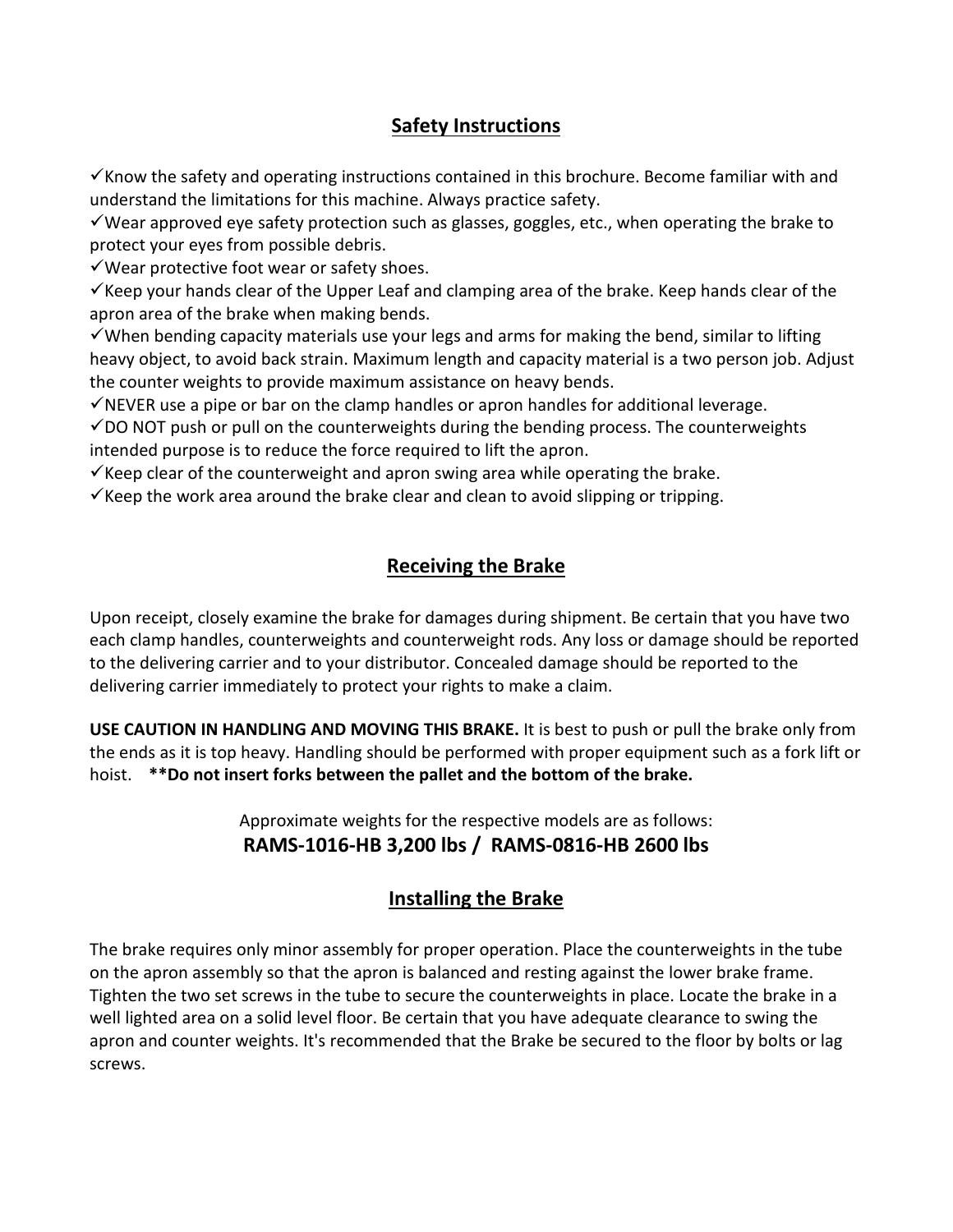## **Setting up the Brake**

When the brakes are assembled at the factory it was leveled, adjusted and tested for proper operation. Due to handling and repositioning the brake may require adjustments and alignment. Read the adjustment and operating instructions completely before making any adjustments. Operate the bake and bend some test material first before attempting any major adjustments.

## **Operating the Brake**

The brake is a general purpose tool for bending and forming sheet metal. The brake is operated in the following manner. The Upper Clamp Head of the brake is opened by pushing the clamp handles toward the rear of the brake. Insert the material to be bent into the opening between the Upper Clamp Head and Bed Table and clamp material in place by pulling the clamp handles forward. Raise the apron to bend the material to the desired angle.

**Adjusting for Metal Thickness:** The hold down assembly must be adjusted to allow for clearance of the bend material according to the thickness of the material being worked. The adjustment is made by slightly releasing the clamp block on the base. **To adjust for clearance, turn the hold down adjusting knobs at each end of the hold down assembly to move the forward edge of the clamp block.** For material within four gauges of capacity, the clearance should equal twice the thickness of the material being worked. For lighter gauges, allow a clearance equal to one and one half times the thickness of the material. A larger bend radius can be accomplished by increasing the clearance.

## **Clamping Pressure:**

Check clamping pressure by clamping test strips in the brake approximately 3 or 4 inches away from each end of the brake. Clamping pressure should be enough to keep the material from slipping during a bend. Do Not Use excessive clamping pressure. Excessive clamp pressure causes most bending and forming problems. Clamping pressure can be adjusted by loosening the top lock nut and adjusting the bottom nut to increase or decrease the clamp pressure.

Clamping pressure should be adjusted for the thickness of the material being worked. Clamping pressure should be adequate to hold the material securely in place but not so great as to require undue effort in locking the clamp handles.

The Upper Clamp Assembly must be adjusted to allow for clearance based on the material thickness to be worked.

·Slightly unclamp the clamp handle, loosen the bracket lock screw and turn the adjusting bracket screw to move the Upper Clamp Head forward or rearward.

·Move the clamp back from the apron at least one and one half times the thickness of material being formed when forming up to 18 gauge (.050) material, and at least 2 times the thickness of material being formed when forming 16 gauge (.0625) or more. Re-check clamping pressure.

·Retighten the bracket lock screw, after the correction is made.

·Lock the bracket locking handles for repeat bends.

### **CAUTION:**

If the Upper Clamp Head is too close to the front edge of the Bed, the Clamp Head may be damaged. If the Upper Clamp Head is too far from the front edge of the Bed, a larger radius may be made in the material.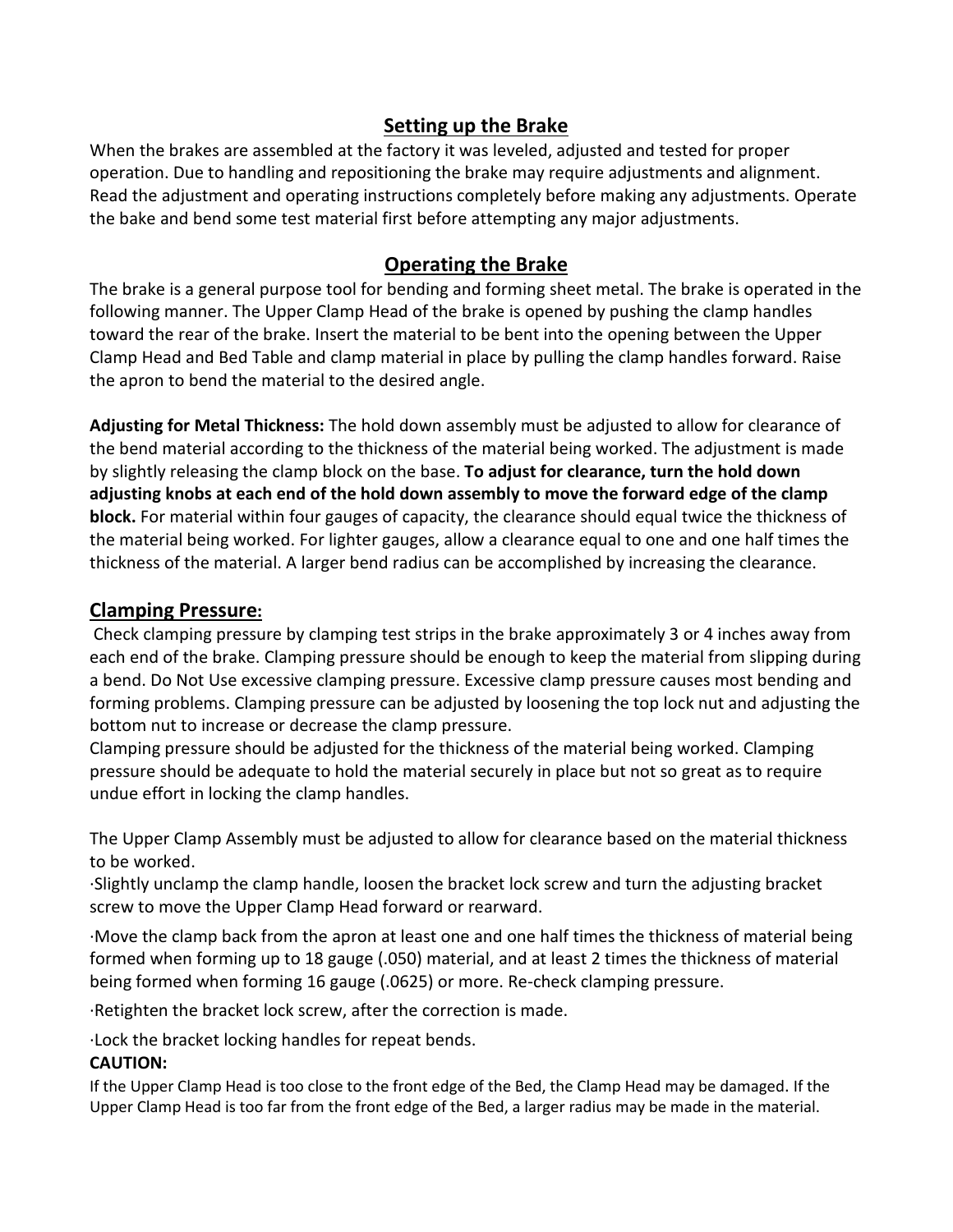**Set Back:** Distance Front Edge of Upper Pinch Head is back away from the Apron Pivot point. General Rule:

18 Gauge (0.050") or less metal thickness = 1-1/2 times the material thickness.

16 Gauge (0.060") or more metal thickness = 2 times material thickness.

## **Apron Angle to Bed Alignment:**

Top of the Apron Head / Angle must be parallel and level with the Bed Table

To raise or lower each Apron end:

- \* Loosen the jack bolt jam nut(s)
- \* Loosen Apron to Bracket bolts
- \* Turn the jack bolt to raise or lower

When Apron to bed is parallel & level:

- \* Tighten the jack bolt ham nut(s)
- \* Tighten apron Bracket Bolts

Test the adjustment, use test strips of metal, each approximately 3" x 3", of the thickness being formed.

**Over Bending:** Check end to end alignment by clamping two test strips in the brake, about 3 or 4inches away from either end of the brake. Bend about 90 degrees, and see if they appear to be bent to the same degree. Remove them from the brake and stack on inside the other. Compare the sharpness of the radius. If one test strip is over bent or has a sharper radius, slightly move the end of the clamp head which that strip came from. The clamp assembly should be moved back on the end where the over-bending occurs by slightly un-clamping the clamp handle. Loosen the bracket lock screw and turning the adjusting bracket screw. When the correction is made, re-tighten the bracket lock screw.

### **Hemming:**

The brake may be used to form hems on the edge of the work-piece in lighter materials. A hem is formed by making an acute (reverse) bend in the work-piece (apron and then clamping the bend flange under the Upper Clamp Head to press the flange closed (to 180 degrees). Often the hem will not fully close in the center of a long piece due to the fact that the outer ends of the brake are more rigid than the center. This situation can be improved by inserting a strip of material (of the same thickness as the work-piece) between the work-piece and the Upper Clamp Head slightly longer than the open portion of the hem. Re-clamp the Upper Clamp Head to close the hem. A tinner's mallet or hammer is also useful for closing hems. Use caution not to use excessive force on the clamp handles to close the hem.

**NOTE:** Forming hems is a secondary operation for a hand brake. If you adjust the brake to close a hem in the center of the work-piece the brake most likely will not bend straight.

**Repeat Bend Stop:** Bending is accomplished by clamping the work piece under the hold down assembly so that the line of the bend is held at the forward edge of the nose bar and by elevating the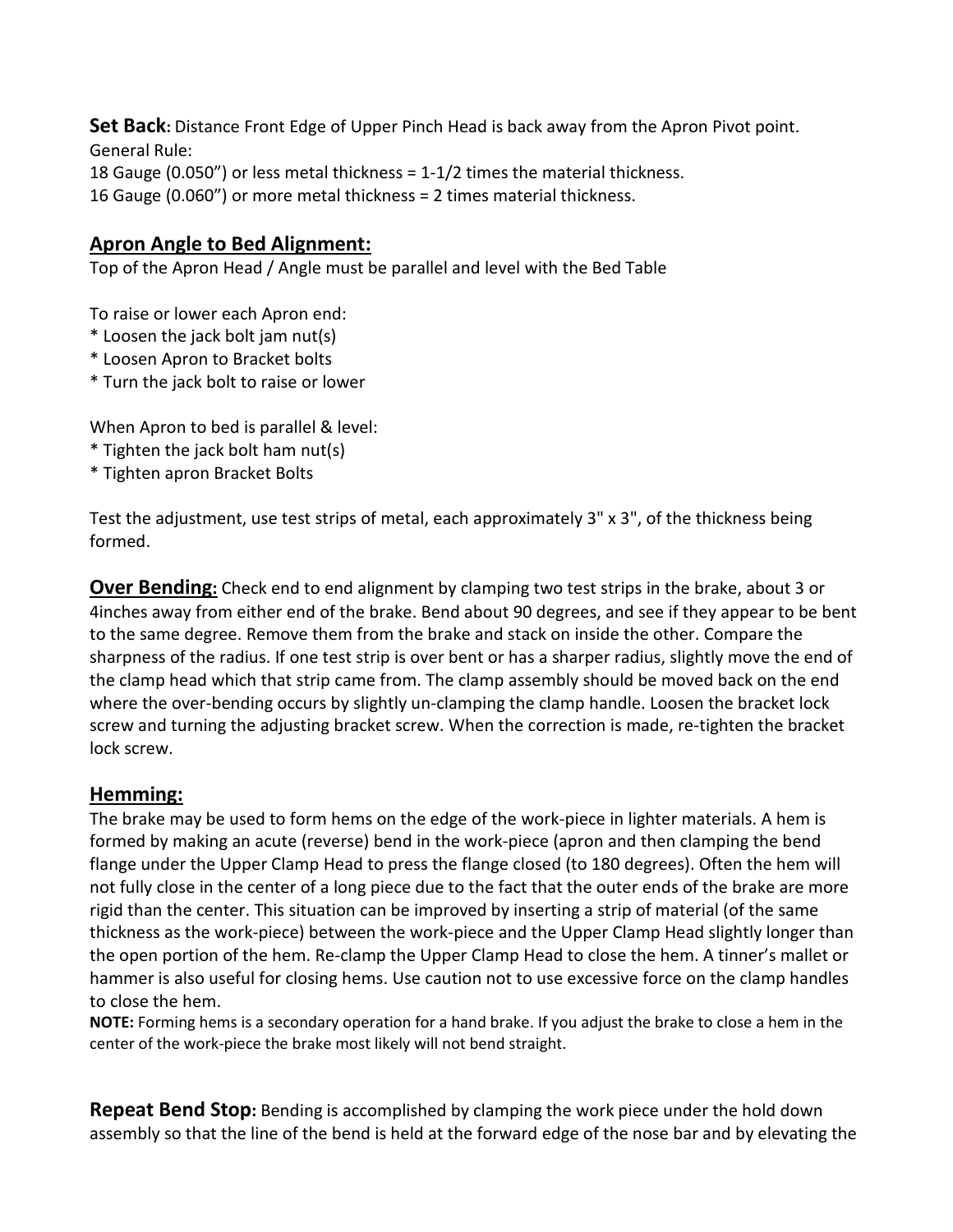apron assembly until the desired degree of bend is obtained. The maximum degree of bend is approximately 125 degrees. Due to the spring back in various materials, some over bending maybe required to get the desired bend angle. For repeat bends, adjust the stop on the stop rod to limit the swing of the apron assembly.

**Segmented Counter Weights:** There are a total of 6 Counter Weights. Counter Weights can be removed or added to the arm depending on leverage needed. Secure the Counter Weights with the Lock Screws.

## **MAINTENANCE**

Set up a weekly maintenance program for your brake. Check all nuts, bolts and set screws for tightness. Examine all moving parts for adequate lubrication. The moving parts of the brake should be lubricated periodically and as necessary to maintain ease of operation and prolong the life of your brake. The clamp handles, yokes and hinges should be greased with MOBIL GREASE HP or an equivalent grade of lubricating grease at the designated fittings. The hold down pivot pins, hold down adjusting screws and clamp swivel should be kept lightly greased as well.

### **Lubrication**

Use good grade of general purpose grease on all slide assemblies and pivot points.

### **Alignment & Adjustments**

The Brake has three (3) truss rods to allow adjustment of the three (3) primary welded components. Adjustments are completed by adjusting the nut on the center truss rod of each welded component.

**Primary Alignment** -- The Upper Clamp Head must be straight the entire distance across the Upper Clamp Head. This is the reference for all other alignments on the Brake. Raise or lower the center of the Upper Clamp Head by adjusting the nut on the center truss rod.

**Hold Down Alignment** – The forward edge of the Upper Clamp Head must be even and parallel to the front edge of the Bed Table. Release the clamp pressure at each end slightly, loosen the bracket lock screws on each end, and turn the adjustment bracket screws on each end to move the Upper Clamp Head front edge in alignment with the Bed Table front edge. Apply light pressure between the Upper Clamp Head and the Bead Table and check the Upper Clamp Head front edge to Bed Table front edge alignment. Raise or lower the center of the Bed Table by adjusting the nut on the Bed Table center truss rod.

**Apron (Leaf) Adjustment** – The center of the Apron Head / Angle must align with the front edge of the Bed Table. Raise or lower the center of the Apron Head / Angle by adjusting the nut on the Apron truss rod.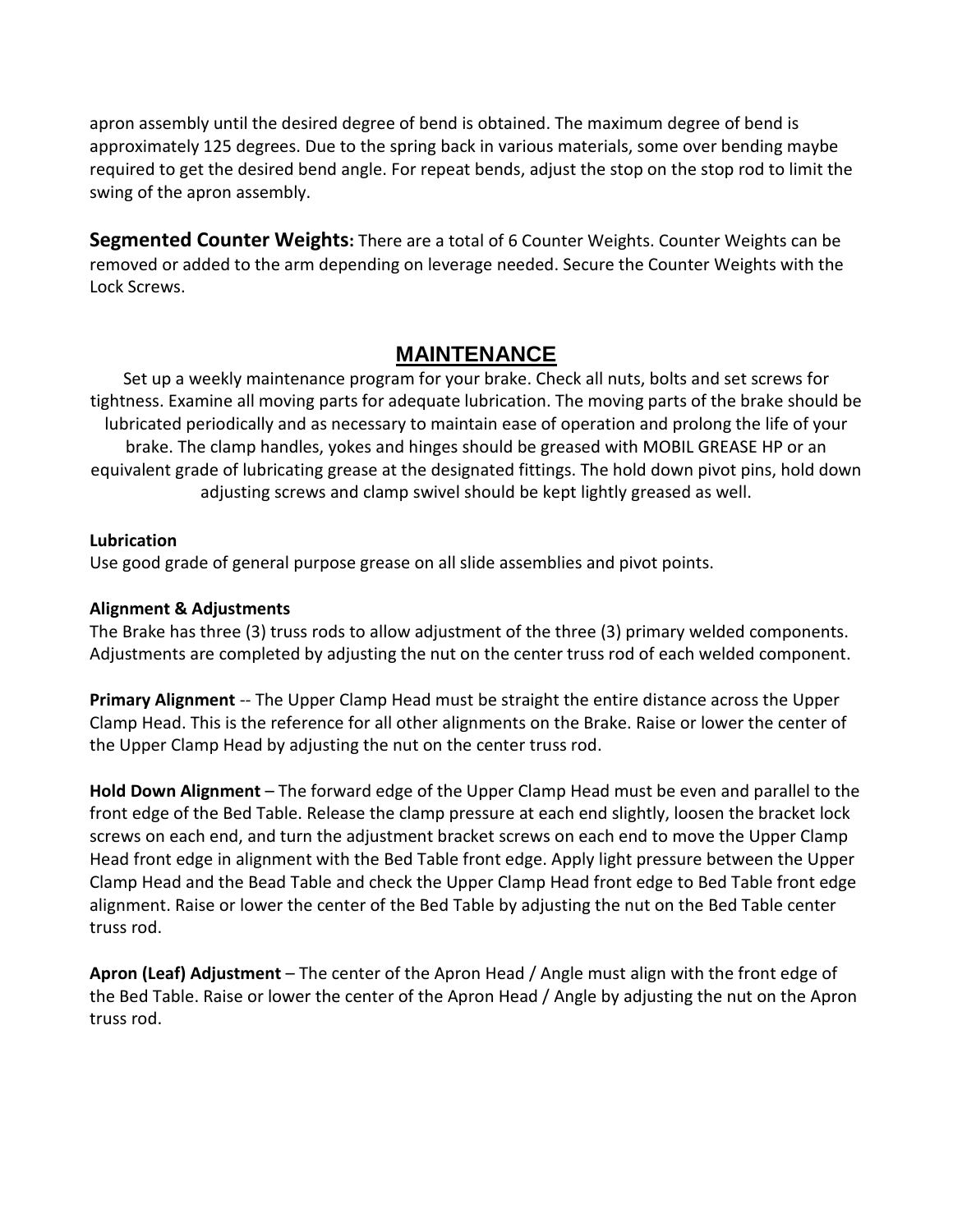## **PRECAUTIONS**

**DO NOT USE THE BRAKE TO BEND RODS, NAILS OR WIRE; THIS WILL CAUSE DAMAGE TO THE EDGE OF THE UPPER LEAF APRON.** 

**ALWAYS ADJUST THE SET BACK CLEARANCE AND CLAMPING PRESSURE FOR DIFFERENT THICKNESSES OF MATERIAL.** 

**DO NOT EXCEED THE CAPACITY OF THE BRAKE. MAKE CERTAIN THE APRON SUPPORT ANGLE AND APRON INSERT IS ATTACHED TO THE APRON ASSEMBLY WHEN MAKING CAPACITY BENDS. OTHERWISE PERMANET DAMAGE TO THE APRON MAY RESULT.**

**DO NOT USE PIPE EXTENSIONS TO GAIN ADDITIONAL LEVERAGE ON THE CLAMP HANDLES.** 

**ALWAYS USE MATERIAL WITH SQUARE SHEARED EDGES FOR BEST RESULTS. ROLLED EDGES, BENT OR WARPED MATERIAL WILL CAUSE THE MATERIAL TO BOW WHEN BENT. KEEP SHEAR BLADES AND SLITTER KNIVES SHARP.**

**ALWAYS BEND SHORT PIECES OF MATERIAL IN THE CENTER OF THE BRAKE IN ORDER TO EQUALIZE THE STRESS.** 

**DO NOT BEND HEMS OR SEAMS UNLESS THE CLAMP PRESSURE ADJUSTMENT IS CHANGED TO HANDLE THE EXTRA (DOUBLE) METAL THICKNESS**

**ALWAYS USE YOUR LEGS AND ARMS WHEN MAKING BENDS, SIMILAR TO LIFTING HEAVY OBJECT TO AVOID BACK STRAIN.**

**TROUBLE SHOOTING**